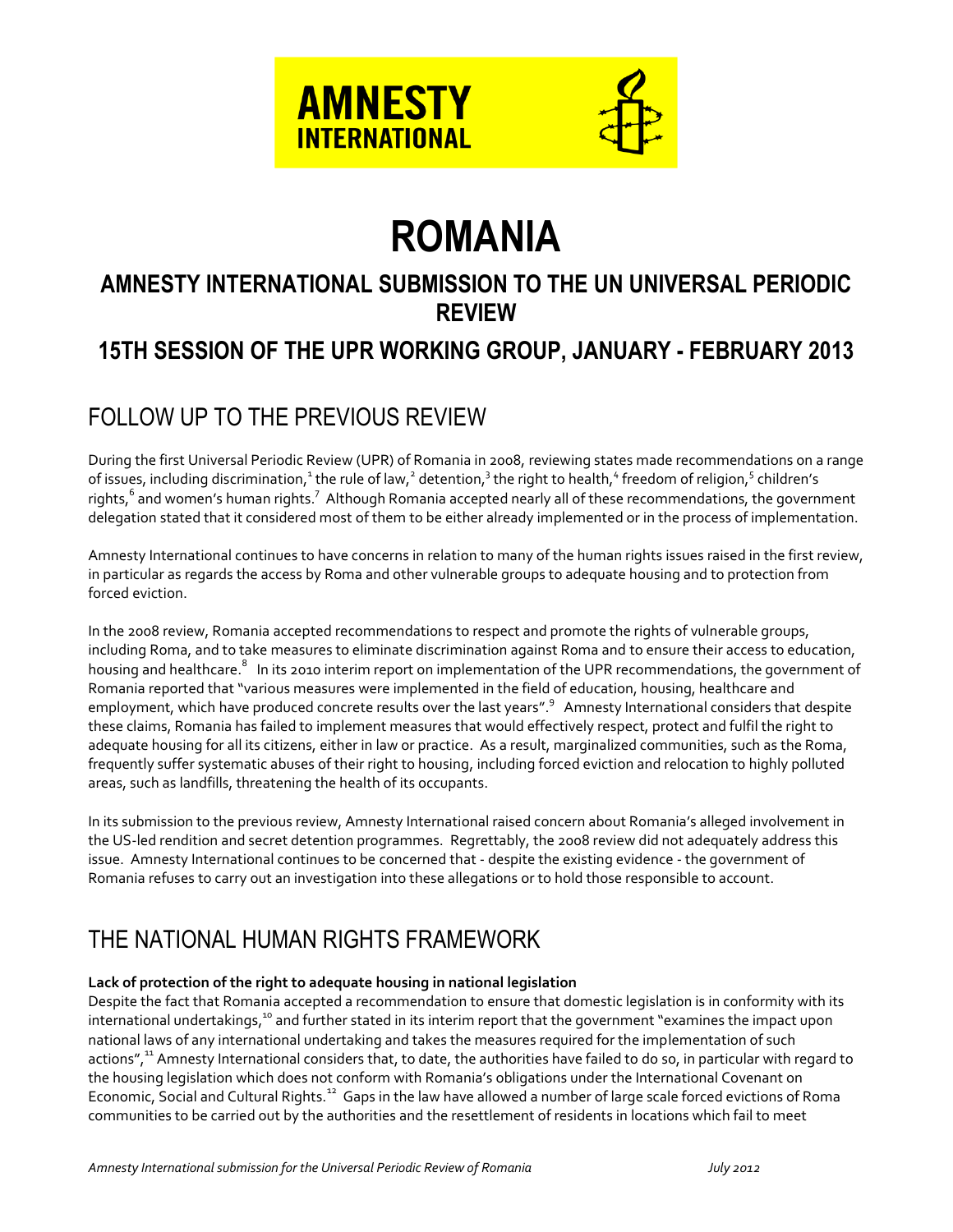international standards on the right to adequate housing, with regard to habitability, access to schools, health care, employment and other services.

Although the Housing Law states that free and unconfined access to housing is the right of every citizen, it fails to provide legal protection against forced eviction, harassment and other threats for everyone, irrespective of their tenure status, contrary to the requirement under Article 11 of the International Covenant on Economic, Social and Cultural Rights.<sup>13</sup> The law provides some protection to tenants and specifies the conditions under which a landlord may legally evict tenants. However, people without formal tenure status – such as inhabitants of informal settlements – are not protected. The Code for Civil Procedure explicitly excludes protection from evictions for people who "occupy abusively, de facto, without any title, a house".<sup>14</sup> In addition, the Construction Law allows for the destruction of buildings built without authorization. These provisions disproportionately affect Roma, who frequently lack formal tenure and many of whom live in informal settlements. 15

The law also does not require the authorities to put in place the necessary safeguards prior to, during and after evictions as required by international human rights law. There are no provisions in the law obliging the authorities to serve adequate and reasonable notice prior of the eviction of people living in informal settlements, as opposed to those who have tenancy agreements. Although an eviction can be postponed if the people affected challenge the court decision, they often only learn about the decision to evict a few days before the eviction is scheduled to take place, and often lack the resources to take legal action. Legal aid, although guaranteed by law for those lacking the necessary funds, is generally not available in civil cases. As a result, those who suffer forced evictions only rarely seek redress through the courts.

Following its 2008 review, Romania also agreed to "continue its efforts in combating discrimination and to take additional measures to fight discrimination against minorities, including the Roma population". <sup>16</sup> Amnesty International notes that although the Anti-Discrimination Law prohibits discrimination in access to housing, it fails to prohibit racial segregation as a form of discrimination. Similarly, the Housing Law does not prohibit construction of new housing units that would result in the segregation of a particular group, such as Roma. In practice, this leads to housing projects being implemented by local authorities which effectively segregate Roma.

### THE HUMAN RIGHTS SITUATION ON THE GROUND

### **Forced eviction and failure to provide adequate alternative accommodation**

In its interim report on the implementation of the 2008 UPR recommendations, the Romanian government stated that in the event of an eviction, the authorities "seek the appropriate solutions to provide adequate housing alternatives available within the existing financial constraints".<sup>17</sup> However, Amnesty International has documented a number of cases which show that inhabitants of informal settlements who lack the legal security of tenure are particularly adversely affected by evictions, including forced evictions. The fact that Roma are particularly affected by the lack of security of tenure has also been acknowledged in the National Strategy for the Inclusion of Roma for 2012–2020, submitted by the Romanian government to the EU Commission.<sup>18</sup>

Despite these acknowledgements, the authorities, particularly at the local level, have repeatedly demonstrated through their actions that they do not consider themselves to be bound by the requirements of international human rights law in cases involving informal settlements.<sup>19</sup> Amnesty International has documented a number of cases where, following a forced eviction, local authorities have moved people to unsafe or polluted sites threatening the lives and health of both current and future occupants. Relocation sites have included areas close to landfills, waste water treatment plants, former industrial areas, and former chicken farms. $^{20}$  In some cases the evicted families were left effectively homeless. $^{21}$ 

In these circumstances Amnesty International considers that Romania has failed to take the appropriate and effective measures to eliminate discrimination against Roma in their access to adequate housing and thus to implement the recommendations it accepted in the context of the 2008 review.<sup>22</sup>

#### **Racial segregation in access to housing**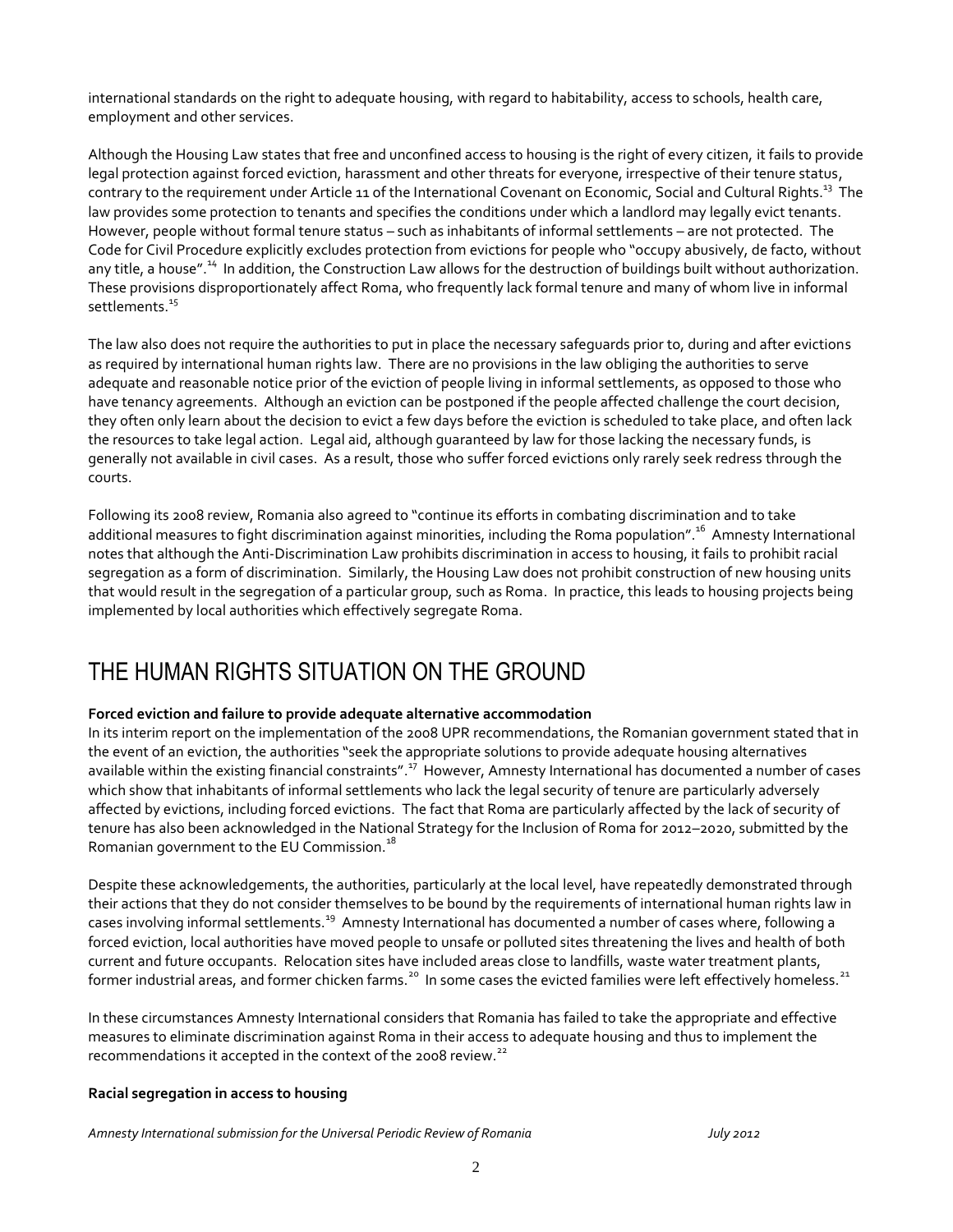The lack of prohibition in law of racial segregation – as a form of discrimination - in access to housing, combined with negative attitudes towards the Roma has allowed local authorities to implement projects that effectively create segregated inadequate housing for Roma and other low income groups. For example, in 2010 the local authority of Constanţa began building the "Henry Coandă Campus" designed to address the housing needs of low-income households. It provided housing in the form of metal containers on a former military base. In February 2012, the municipality announced a plan to allocate 1,000 of these "container houses", based on a points system. The highest points were to be allocated to families with more than five children, with an income lower than 125 Romanian lei ( $\epsilon$ 27), and families "in a special situation". Having a large family is considered a common characteristic of low-income Roma families, and such a points system therefore raises concerns that it targets primarily Roma and thereby effectively creates a segregated social housing estate.

#### **Accountability for complicity in the US-led rendition and secret detention programmes**

Amnesty International remains concerned about the failure of the Romanian authorities to conduct a human rights compliant investigation into state actors' complicity in the United States Central Intelligence Agency's (CIA) rendition and secret detention programmes. The government has so far denied any involvement in these CIA operations. Following a secret internal investigation in 2005 and a Romanian Senate inquiry in 2007, the government claimed that it had found the allegations of complicity to be "groundless".<sup>23</sup> Amnesty International considers, however, that neither of the two processes complied with Romania's international obligation to establish an independent, impartial, thorough and effective investigation into state actors' involvement in the CIA operations, which included illegal transfers of persons, enforced disappearance, secret detention, and torture and other ill-treatment.

In 2005, Romania was identified by the media as having housed secret CIA prisons in the aftermath of the 11 September 2001 attacks in the USA.<sup>24</sup> Council of Europe and European Parliament reports released in 2007 also named Romania as allegedly having housed secret CIA detention facilities.<sup>25</sup> Since 2008, similar claims have surfaced from a variety of credible sources. In February 2010, the UN Joint Study on Secret Detention concluded that a plane operating in the context of the CIA's rendition programme – a Boeing 737, registration number N313P – had flown from Poland to Romania on 22 September 2003.<sup>26</sup> In a response to the study, the Romanian authorities claimed there was no evidence that passengers were on-board the aircraft. Documents released by the Polish authorities in July 2010, however, indicated that the same Boeing 737, registration number N313P, arrived in Poland on 22 September 2003 with no passengers aboard, but took on board five passengers before departing for Bucharest. In 2011, the Associated Press reported that for several years the US used a Romanian government building – code-named Bright Light – as a detention facility for high ranking al-Qaida operatives before eventually transferring them to Guantanamo Bay. In its November 2011 report detailing a delegation's visit to Romania in September 2010, the European Committee for the Prevention of Torture expressed concern that Romania had not conducted an effective investigation into allegations that it hosted a secret CIA prison.<sup>27</sup>

# RECOMMENDATIONS FOR ACTION BY THE STATE UNDER REVIEW

### **Amnesty International calls on the government of Romania to:**

### *Lack of protection of the right to adequate housing in national legislation*

- Adopt the necessary legal and policy measures to ensure that everyone has at least a minimum degree of security of tenure, which provides them with protection against forced evictions, harassment and other threats;
- Amend the housing legislation so that it expressly prohibits forced evictions and sets down safeguards in line with international human rights standards which must be complied with prior to an eviction being carried out;
- Amend the housing legislation so that it expressly obliges the authorities to ensure that all relocation sites comply with international standards on adequacy of housing;
- Introduce mechanisms to monitor that the authorities, whether at the national or local levels, operate in accordance with the housing legislation.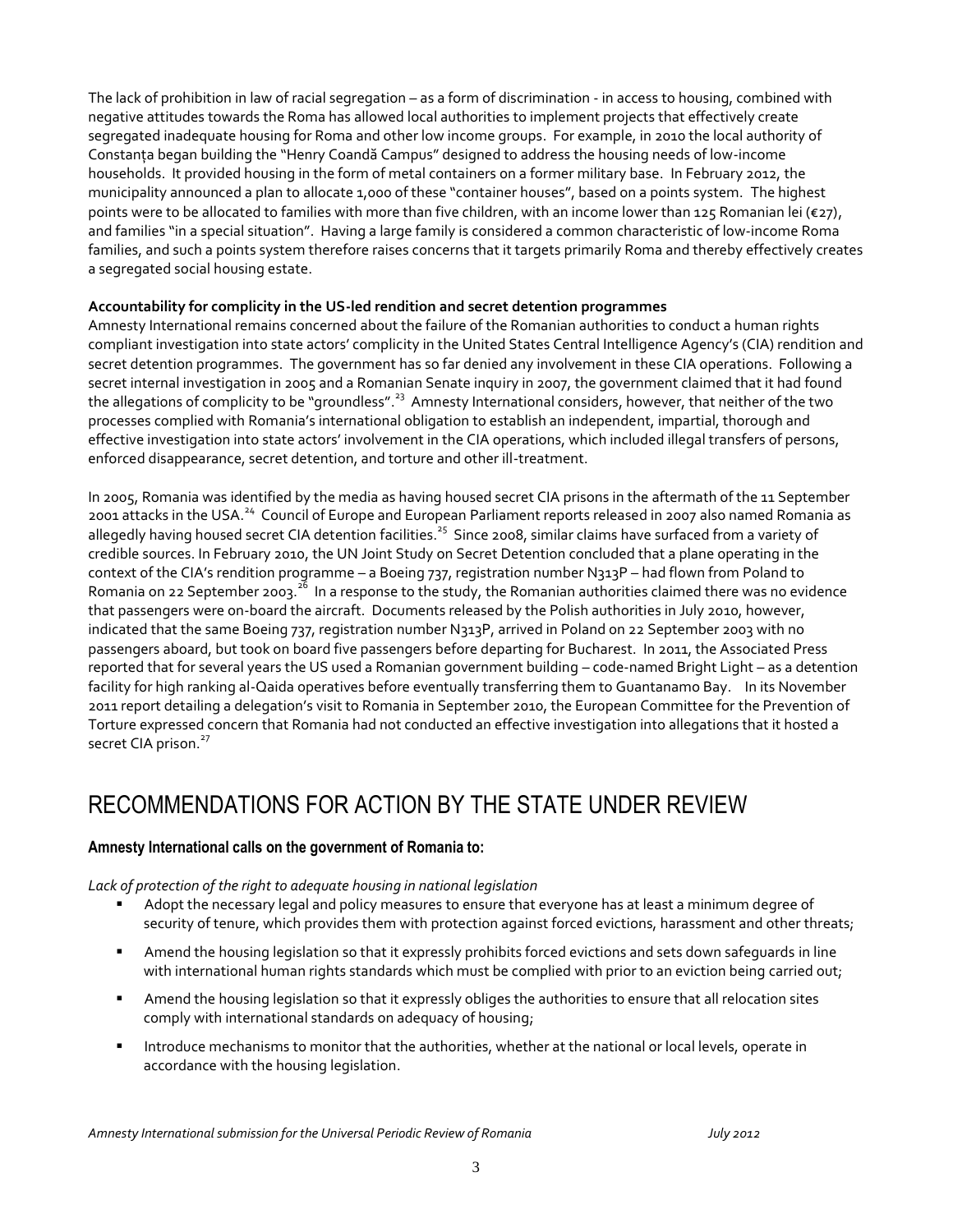#### *Failure to ensure protection from discrimination in access to housing*

 Ensure that the Housing Law expressly prohibits segregation on the basis of race or any other prohibited ground of discrimination to ensure equal treatment in access to housing and protection from discrimination.

#### *Accountability for complicity in the US-led rendition and secret detention programmes*

- Undertake an independent, impartial, thorough and effective investigation into allegations that Romanian state actors collaborated with US officials in the CIA's rendition and secret detention programmes;
- Pursue all relevant lines of inquiry regarding the establishment of the sites, including whether and when detainees were transported to or from Romania, under what procedures and conditions they were transported, and their treatment in detention;
- Explicitly include in the terms of reference investigation of the direct commission by state actors or their complicity in possible human rights violations in the context of the CIA rendition and secret detention programmes;
- Respond in full to the allegations of Romanian complicity in the CIA rendition and secret detention programmes contained in the February 2010 UN Joint Study on Secret Detention and to communicate directly with the UN Special Procedures involved in the study to pursue any evidence of such collusion;
- Ensure that where there is credible evidence that human violations under national or international law occurred, and particularly with respect to alleged torture and other ill-treatment and enforced disappearances, criminal proceedings are brought against those the investigation identifies as responsible.

 $\overline{a}$ 

 $^6$  A/HRC/8/49, recommendations 58.14 (Algeria, France), 58.15 (Mexico), and 58.16 (Russia).

 $^7$  A/HRC/8/49, recommendations 58.10 (Algeria, Guatemala), 58.11 (Slovenia), 58.12 (Canada, Czech Republic, Ukraine) and 58.13 (Italy, Turkey, France).

 $^8$  A/HRC/8/49, recommendation 58.5 (Philippines, Ireland, Bangladesh, Netherlands, Brazil, France).

<sup>9</sup> Interim report on the implementation of recommendations under the UPR of Romania, 15th session of the Human Rights Council, Geneva, 23 September 2010, paragraph 6.

<sup>10</sup> A/HRC/8/49, recommendation 58.2 (United Kingdom), as accepted by Romania during the Human Rights Council's adoption of the outcome of the UPR on Romania at its eight session in June 2008.

<sup>11</sup> Interim report on the implementation of recommendations under the UPR of Romania, 15th session of the Human Rights Council, Geneva, 23 September 2010, paragraph 2.

<sup>12</sup> Romania ratified the International Covenant on Economic, Social and Cultural Rights on 9 Dec 1974.

<sup>13</sup> Committee on Economic, Social and Cultural Rights, General Comment 4: The right to adequate housing (article 11.1), 13 December 1991, para 8a, 18; and General Comment 7, The Right to Adequate Housing: forced evictions, 20 May 1997, paragraph 2.

<sup>14</sup> Code for Civil Procedure, Article 578, paragraph 1

<sup>15</sup> Fleck, Gabor & Rughinis, Cosima, *Come Closer: Inclusion and Exclusion of Roma in Present-Day Romanian Society*. Sper, Bucharest 2008, p.115.

<sup>16</sup> A/HRC/8/49, recommedation 58.4 (Canada), as accepted by Romania during the Human Rights Council's adoption of the outcome of the UPR on Romania at its eight session in June 2008 (A/HRC/8/52, paragraphs 970-972).

<sup>&</sup>lt;sup>1</sup> Report of the Working Group on the Universal Periodic Review on Romania; 3 June 2008; A/HRC/8/49, recommendations 58.3 (Czech Republic), 58.4 (Argentina, Canada, France), 58.5 (Philippines, Ireland, Bangladesh, Netherlands, Brazil, France), 58.6 (Ireland), 58.7 (Mexico), and 58.8 (Finland).

 $^2$  A/HRC/8/49, recommendations 58.22 (Canada) and 58.23 (Canada).

<sup>&</sup>lt;sup>3</sup> A/HRC/8/49, recommendations 58.24 (Denmark) and 58.25 (Ireland, Turkey).

<sup>&</sup>lt;sup>4</sup> A/HRC/8/49, recommendations 58.26 (United Kingdom, Ireland), 58.27 (United Kingdom) and 58.28 (Guatemala).

 $5$  A/HRC/8/49, recommendations 58.19 (Denmark), 58.20 (Finland) and 58.21.